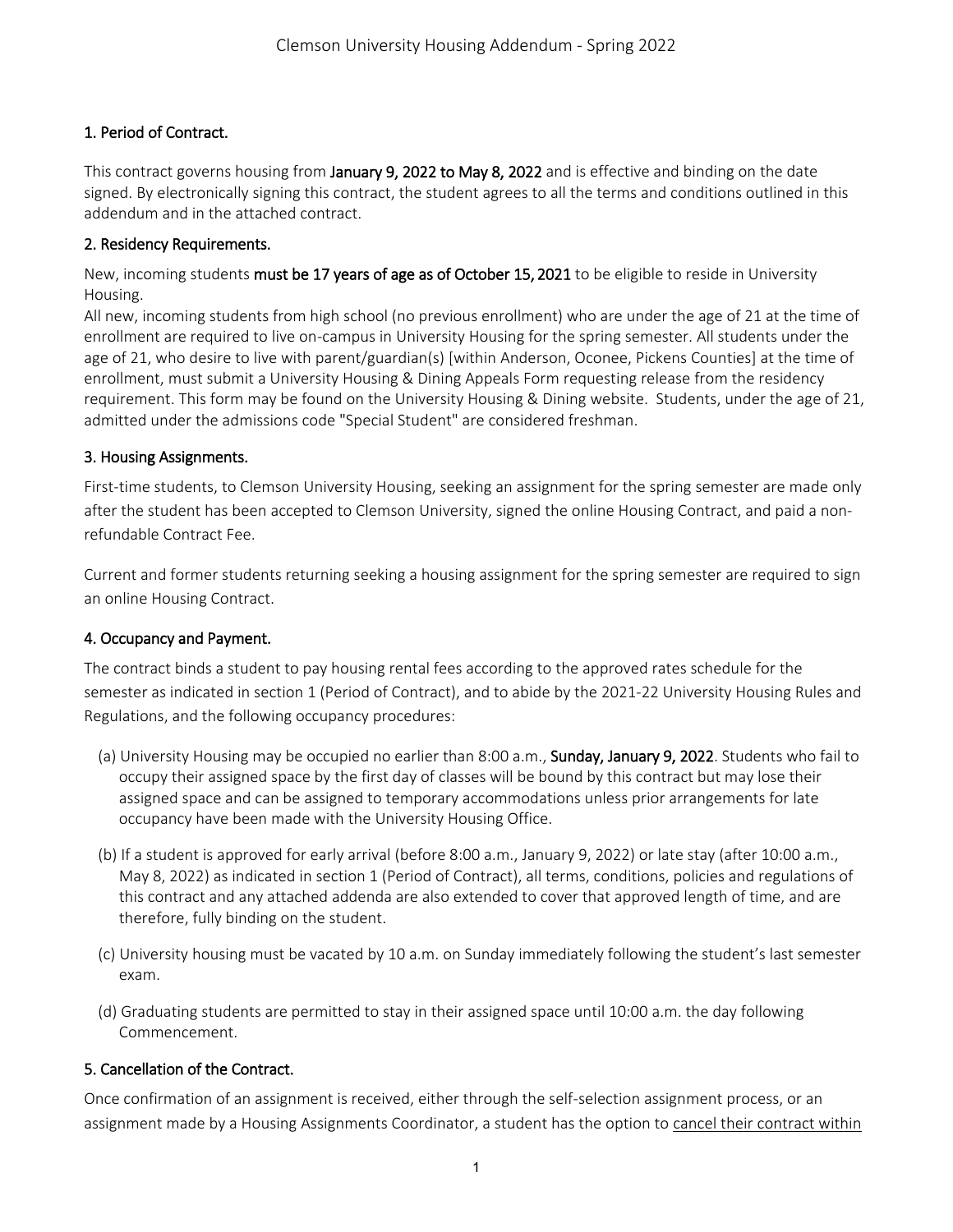72 hours of confirmed assignment. After this timeframe has elapsed, failure to cancel as prescribed constitutes a legally, binding contract for the entire spring semester. All new incoming high school students are exempt from the cancellation policy due to Residency Requirements (section 2).

The contract may be cancelled after 72 hours for the following reasons only:

- (a) Failure to enroll, withdrawal from Clemson University; or,
- (b) Transferring to another college or university; or,
- (c) Marriage (no more than four weeks prior to the wedding date); or,
- (d) Circumstances determined by the University to be sufficiently extenuating as to warrant cancellation requires documentary evidence.

There will be no refund of University Housing monies during the last six weeks of the/a semester during the contract term as noted in section 1(Period of Contract).

### 6. Contract Cancellations and Fees.

Students, who request cancellation of this Contract due to extenuating circumstances, must do so by submitting an online Appeals Form located on the Housing & Dining website. Housing & Dining's Appeals Committee will review the request, determining approval or denial of request, and will notify the student of the decision. The Housing Contract is legally binding and must be upheld by the student until notification has been received via email from the Housing & Dining Appeals Committee.

Cancellation fee, an amount not to exceed a semester's rental rate for the area assigned, may be applied to the student's iRoar account based on the circumstances of cancellation.

#### 7. Collection Fees.

If any collection fees are assessed in the process of obtaining unpaid housing charges, the student will be responsible for the payment of those collection fees in addition to the unpaid housing charges.

#### 8. Rental Rates.

Rental rates for University Housing are published online at www.clemson.edu/housing-dining.